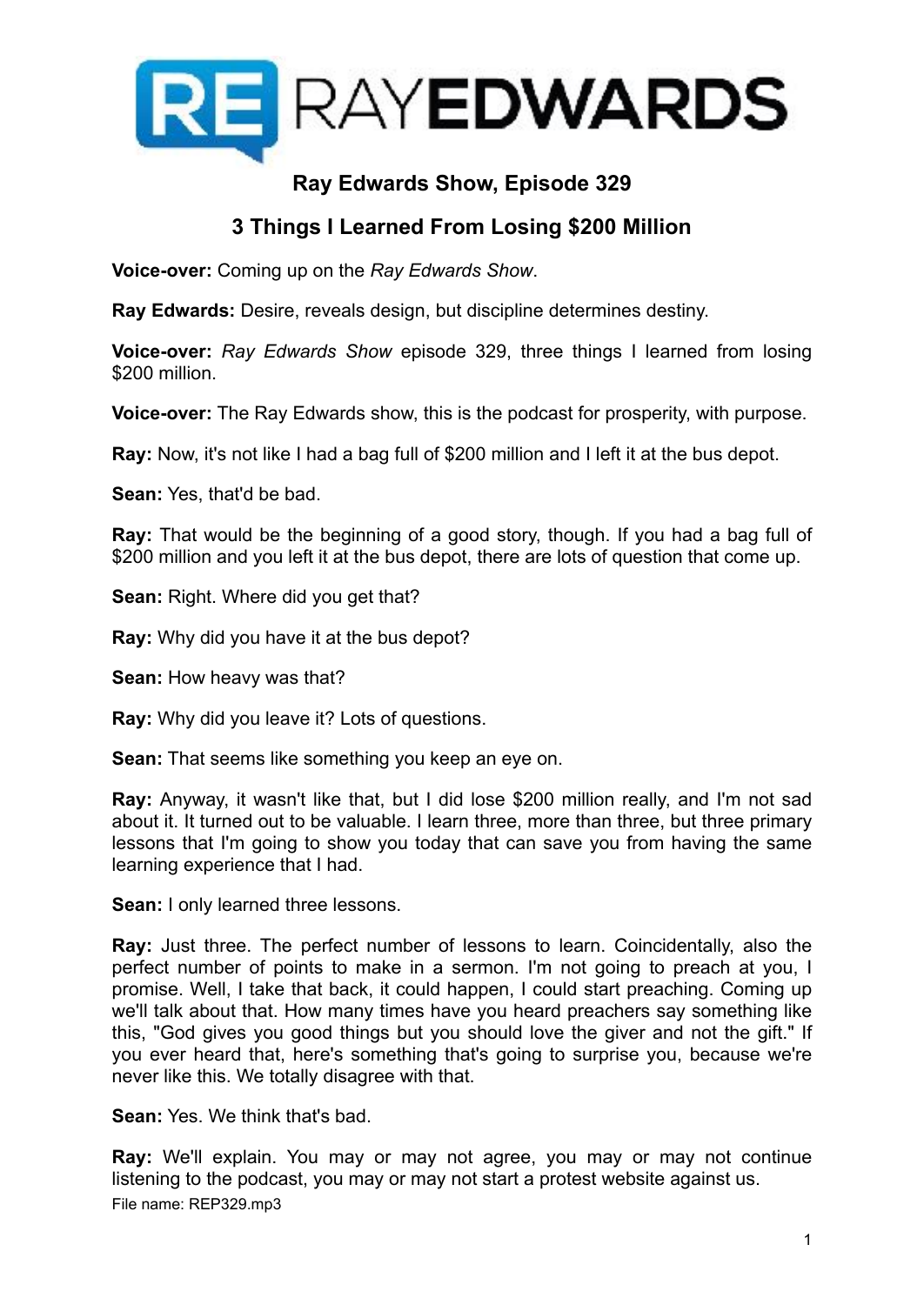

**Sean:** That is the thing to do now.

**Ray:** It is.

**Sean:** It's whatever, and not just a website, but if you have the slightest disagreement with someone, you are in full-on activist mode.

**Ray:** So somebody could start off something like #hateRay?

**Sean:** Yes. There are all of this-- It's like how people deal with their offence now, "I'm going to protest."

**Ray:** Because they can do it without actually confronting anybody.

**Sean:** Right.

**Ray:** That's healthy. Then we'll cover the three principles that bring prosperity that I learned from losing 200 million bucks. Boom.

**Voice-over:** Does anyone want to live a life that is long and prosperous? Spiritual foundations.

**Ray:** Spiritual foundations, "You should love the giver and not the gift."

**Sean:** Yes. The lesson so many passages in Scripture is that we shouldn't treat God as a vending machine, and that we should love Him for who He is and not for what He does for us. Because if we love Him for what He does for us, they have a name for that. Prostitution.

**Ray:** Now, here's a question. If you don't love God for what He does-

**Sean:** Before we even just confront that, I just want people to sit and recognize that that is a thing. [laughs]

**Ray:** Okay. In fairness, I would say that prostitution is having intimacy as an exchange, which is different from-- physical intimacy does not necessarily mean love.

**Sean:** No, but the analogy is often drawn that you are intimate with someone because of what they do for you or there's some sort of an exchange going on. That's not love, that's prostitution.

**Ray:** That makes all intimacy prostitution?

**Sean:** Only if you-

**Ray:** Don't really want it.

**Sean:** Yes. Only if you-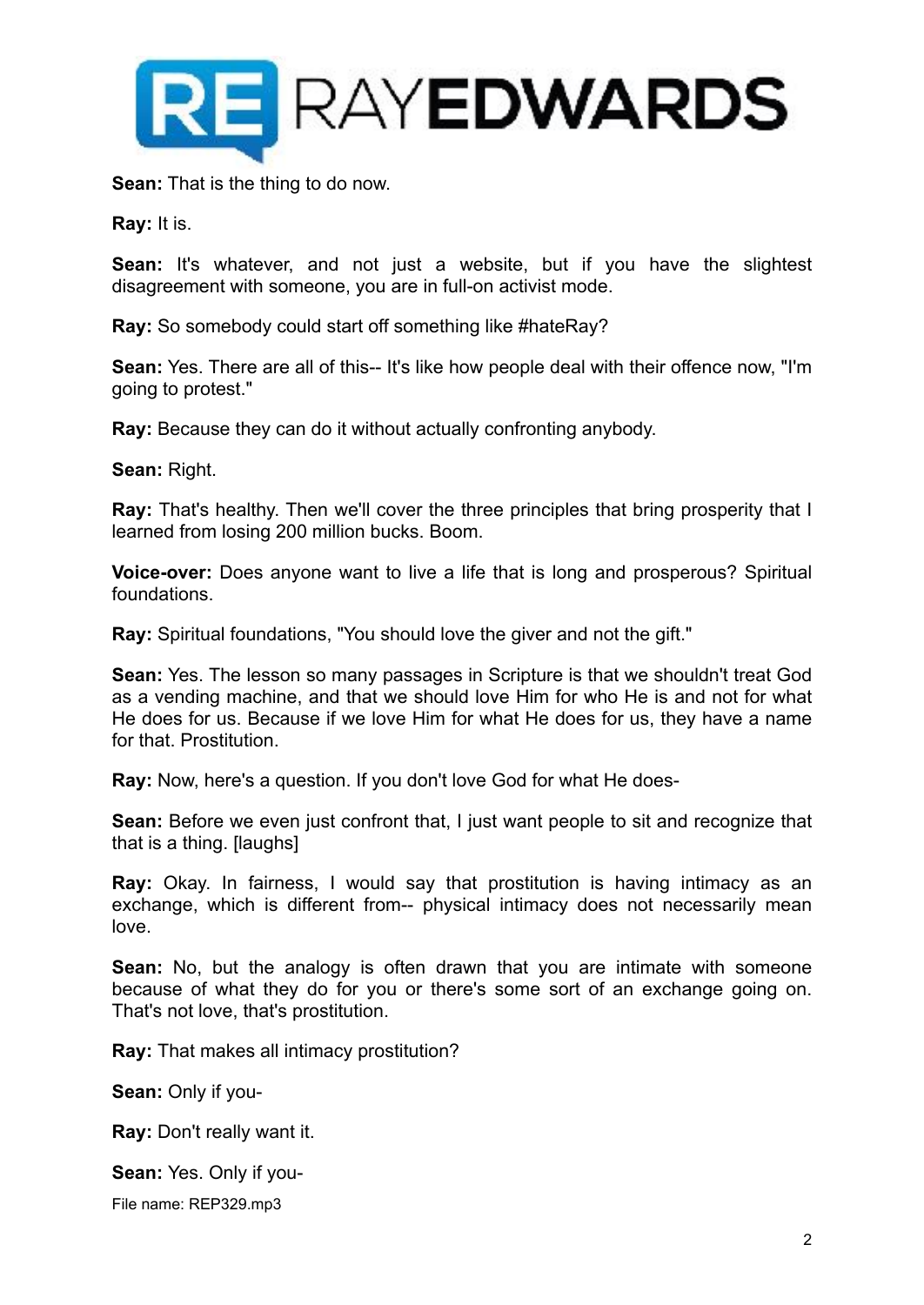

**Ray:** Then it's rape.

**Sean:** Only if you subscribe to altruism and selflessness, that's the only way that works.

**Ray:** See, now you're getting everybody wrinkle and they're already prickly. Now they're p-oed**.** Okay, so let's just back the truck up.

**Sean:** Back the truck up.

**Ray:** Let's go back to-

**Sean:** This is a belief. That's a prominent pillar.

**Ray:** In fact, I could get in front of a room full of Christians and say, "We should love God for who He is, not for what He does for us."

**Sean:** "Or the gifts He gives us."

**Ray:** And they would all go, "Amen."

**Sean:** "Amen, preach it, brother."

**Ray:** Come on, somebody.

**Sean:** Come on, that's good.

**Ray:** But they wouldn't have thought through what I just said.

**Sean:** No, because that makes no sense.

**Ray:** Because here's the real question. Seriously stop for a minute and think about this. Get over your being pissed off at us and just think for a minute. If you don't love God for what He does-

**Sean:** Why do you?

**Ray:** - why do you love Him? How do you love Him?

**Sean:** What about like, if you can't-- If you divorce someone's actions from their person, what are you left with?

**Ray:** Nothing.

**Sean:** Nothing.

**Ray:** Because we define who someone is by their actions.

**Sean:** At the very best, you have a silent-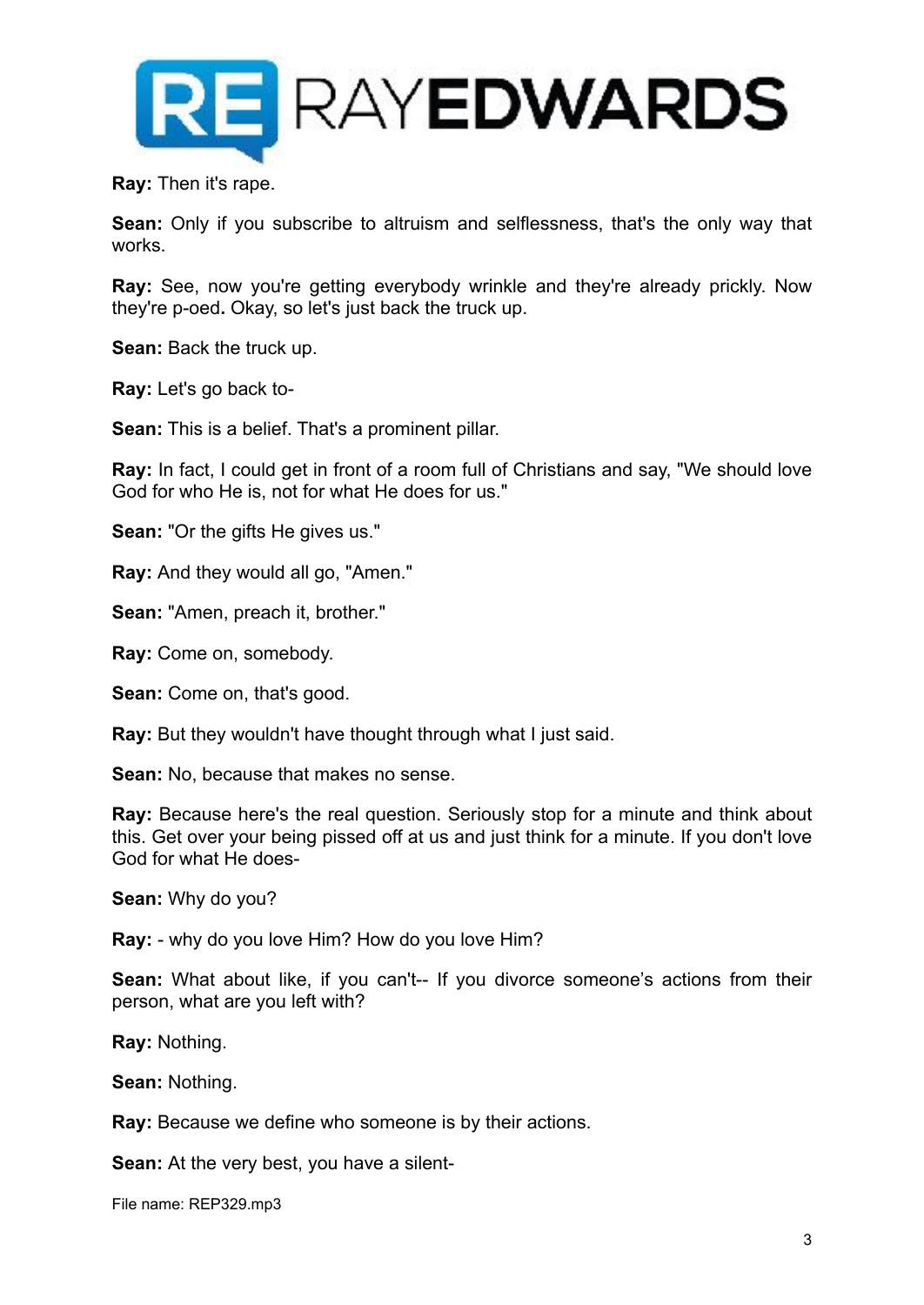

**Ray:** Immovable-

**Sean:** - immovable, non-speaking-

- **Ray:** non-action taking-
- **Sean:** non-action taking-

**Ray:** - non-consequence bringing-

**Sean:** - entity that you are calling God. That that's what you're supposed to love. This thing that doesn't act, that doesn't speak, that doesn't move-

**Ray:** It would be like an idle or carved wood that has no eyes, no ears-

**Sean:** It really would, wouldn't it?

**Ray:** - no mouth. Yes.

**Sean:** No, we think it sounds so spiritual, but we skip past the completely illogical nature of the fact that someone's character, their actions flow from their character. So, if we believe God has characteristics, then He is going to have actions that go along with those.

**Ray:** Well, even the statement, "You should love the giver and not the gift," says that--it's presuming He gives gifts.

**Sean:** It's a contradictory, yes.

**Ray:** So if He gives gifts, let's forget the fact that you can't love Him if He does nothing, because then, He doesn't exist.

**Sean:** Because then He's nothing.

**Ray:** Let's just say that He does give gifts and we're going to go with this spiritual way of thinking about, "We should love Him just for who He is and not for what He does." What does that say about our esteem for what he does? It says we're looking at His gifts-

**Sean:** And we're like, "Oh, that's not-"

**Ray:** I don't really want that.

**Sean:** I want the giver.

**Ray:** I'm just going to throw the gift that you made me in the mud and cling to your leg.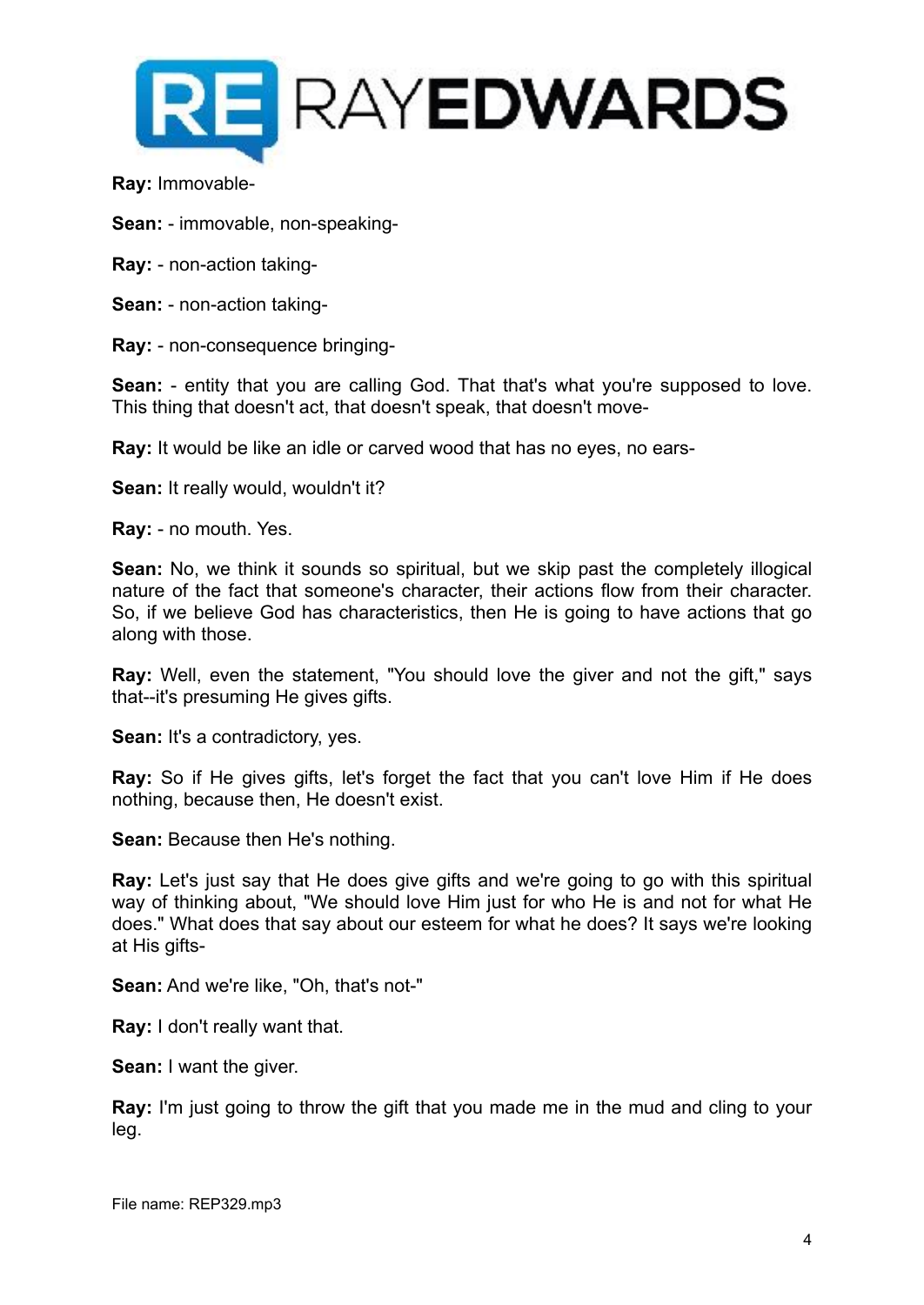

**Sean:** Yes. Now, some people will try to put a razor in here and say, "Well, I can be appreciative of the gift, but not make that the reason why I love God."

**Ray:** But then they would be lying to themselves.

**Sean:** You're right. Because there's no way-- that's not possible. I mean, if-- let's just go back to the point. If something doesn't have any characteristics, if we're going to decide that something doesn't have any characteristics, then we're going to say, "We're going to love God not for what He does but for who he is." We're describing something that has no characteristics, no traits, no actions, no movement. I just really want to rest on this that what you're describing is something that doesn't exist.

**Ray:** Hang on a second. I think this people are saying, "He does have characteristics, but we should ignore them, disregard them, and love Him anyway.

**Sean:** Right, yes. I think that's what I'm saying. Yes. Okay, okay. All right.

**Ray:** How is that possible?

**Sean:** Yes, it's not possible. It's not possible. It's the same illogical contradictory statement that all of altruism and selflessness comes out of.

**Ray:** Okay. Now we have to unpack that a little bit. We can't just leave it at that because that will mess people up. Because even in looking up-- I was looking up different dictionary definitions of prosperity for work on the book that's coming out soon. It's going to be soon. It's going to be ready before the event. I'll tell you all about that. I got it all figured out yesterday.

**Sean:** Okay, good.

**Ray:** One of the definitions of prosperity included a higher form of prosperity which is altruism. That's what the dictionary said.

**Sean:** Really?

**Ray:** Yes, and I'm like, "Whoa, whoa."

**Sean:** Where-- how-- where?

**Ray:** Dictionary. You ought to learn that words-

**Ray & Sean:** - have a precise meaning.

**Ray:** That seems like something a dictionary should know. Good grief.

**Sean:** If you don't know, altruism, now people-- a human being cannot fully accept altruism in its 100% application because it is just a complete aberration and denial of reality. Now, people can walk in it to degrees and feel like they're being an altruist or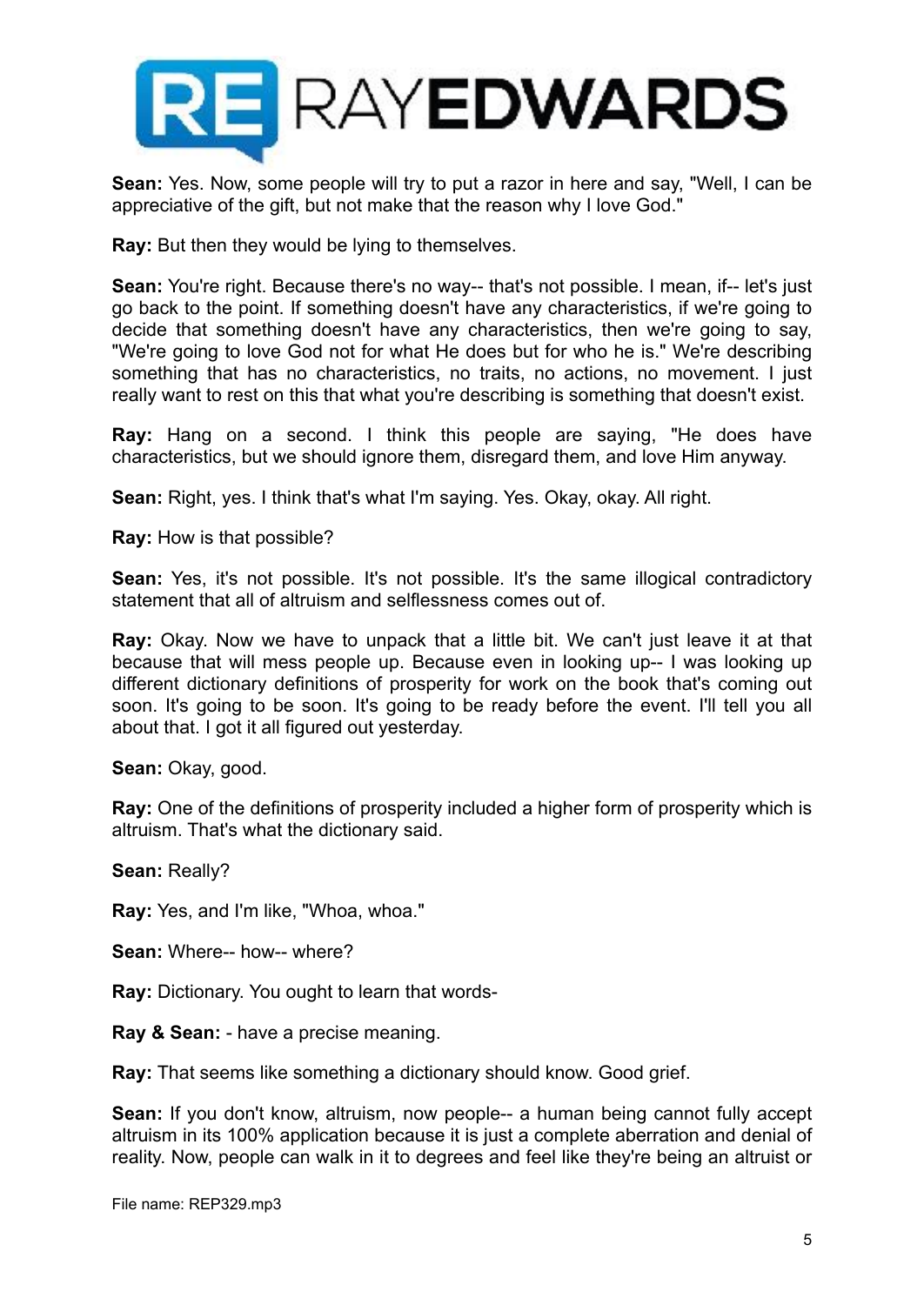

a good person. But really, when you're-- or defining altruism is whenever someone says, "Oh I didn't do it for me. I do it for them." Or-

**Ray:** Let's make sure we define precisely what people mean by altruism. It's when you're doing something with a selfless motivation.

**Sean:** Right. Or like, "Oh, I don't want to get anything out of this. I just want to do this to help that person."

**Ray:** This brings me to the same logical fallacy that we were talking about earlier which is, there's no such thing as a selfless motivation.

**Sean:** Right. That's what I was saying. This is the same sort of contradictory statement, saying, "You have to love the giver and not the gift," as saying, "There's no selfless gift," because in order for it to truly be selfless, what that statement means is that you must derive no pleasure.

**Ray:** Including doing God's will or doing good works.

**Sean:** You can't do it. So, to say it's selfless and that you don't get anything out of the transaction means that you have to be completely apathetic to what you're doing. Then at that point you have to ask, why would you do it?

**Ray:** Why you do it?

**Sean:** Because you might say, well, you don't want to get punished. Well, then you're not apathetic. You're afraid.

**Ray:** You're motivated, you have a selfish intent.

**Sean:** Right, exactly.

**Ray:** So, you have a self interest.

**Sean:** You have a self interest to stay alive.

**Ray:** Because selfish should not be a derogatory term but it has become so. So, if we say self interest, that, it helps people get away from the emotion that they attach to selfish.

**Sean:** Really, what it comes-- one of things it comes down to is one of the biggest lies of history has been that when it comes to ethics, people have two options. One is to be a selfish brute who steps on and beats other people for their own gain, or you are a completely selfless doormat. In the literal sense, that you are trying to get rid of anything that you determine as yourself, because you want to live for society or other people.

**Ray:** This reminds me of those Buddhist guys I heard talking on a podcast about going for the ultimate state of no self. File name: REP329.mp3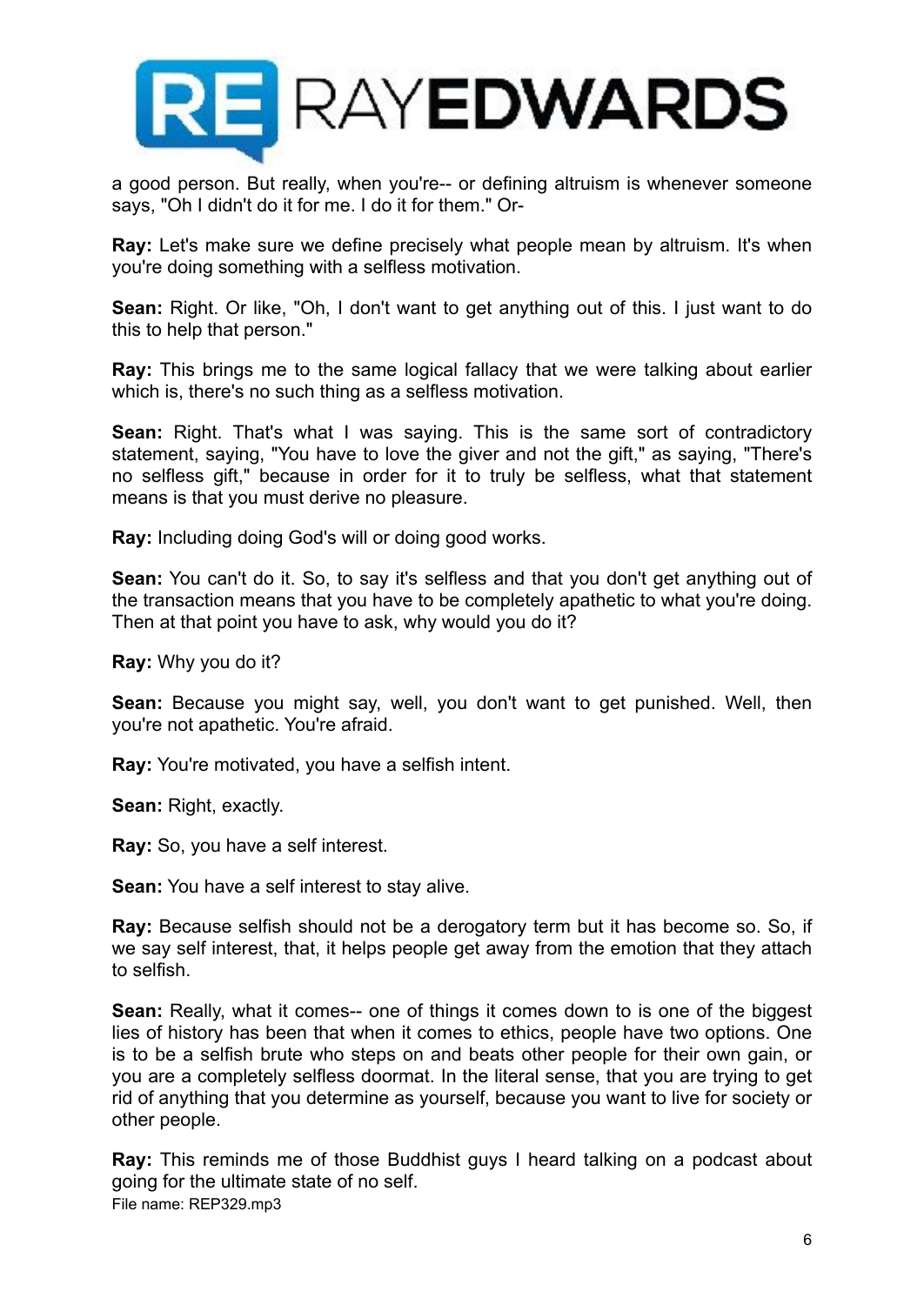

**Sean:** Of no self. What does that even mean?

**Ray:** I mean, there's only one way to have no self.

**Sean:** To die

**Ray:** But even then, you can't be assured. Even if you're an atheist, you can't be 100% sure. You have to wonder a little bit like, "Oh, what if I'm wrong?"

**Sean:** What if I'm wrong? Yes. So, altruism, now, people will live out that to a degree because it's impossible to walk it out-

[crosstalk]

**Ray:** I'm sorry, go ahead.

**Sean:** I'm circling back around, don't worry.

**Ray:** Okay

**Sean:** Don't worry.

**Ray:** Because we're about to run out of fuel.

**Sean:** I know. We're circling back around. Altruism in its clear statement is that the good is defined if it helps other people and it's bad if it benefits you.

**Ray:** At all.

**Sean:** At all.

**Ray:** Even a little.

**Sean:** Even a little

**Ray:** It's not pure altruism.

**Sean:** Right, exactly. It means that you're being selfish and that your action is tainted. That's a lie from the pit of hell. I mean, you don't see Jesus acting that way, you don't see God acting that way. I mean, what does God say, "I'm a jealous God."

**Ray:** Wait a minute, wait a minute. Jesus made the ultimate sacrifice.

**Sean:** No he didn't.

**Ray:** I've heard many preachers say that He did-

**Sean:** No He didn't.

**Ray:** - so it has to be true. File name: REP329.mp3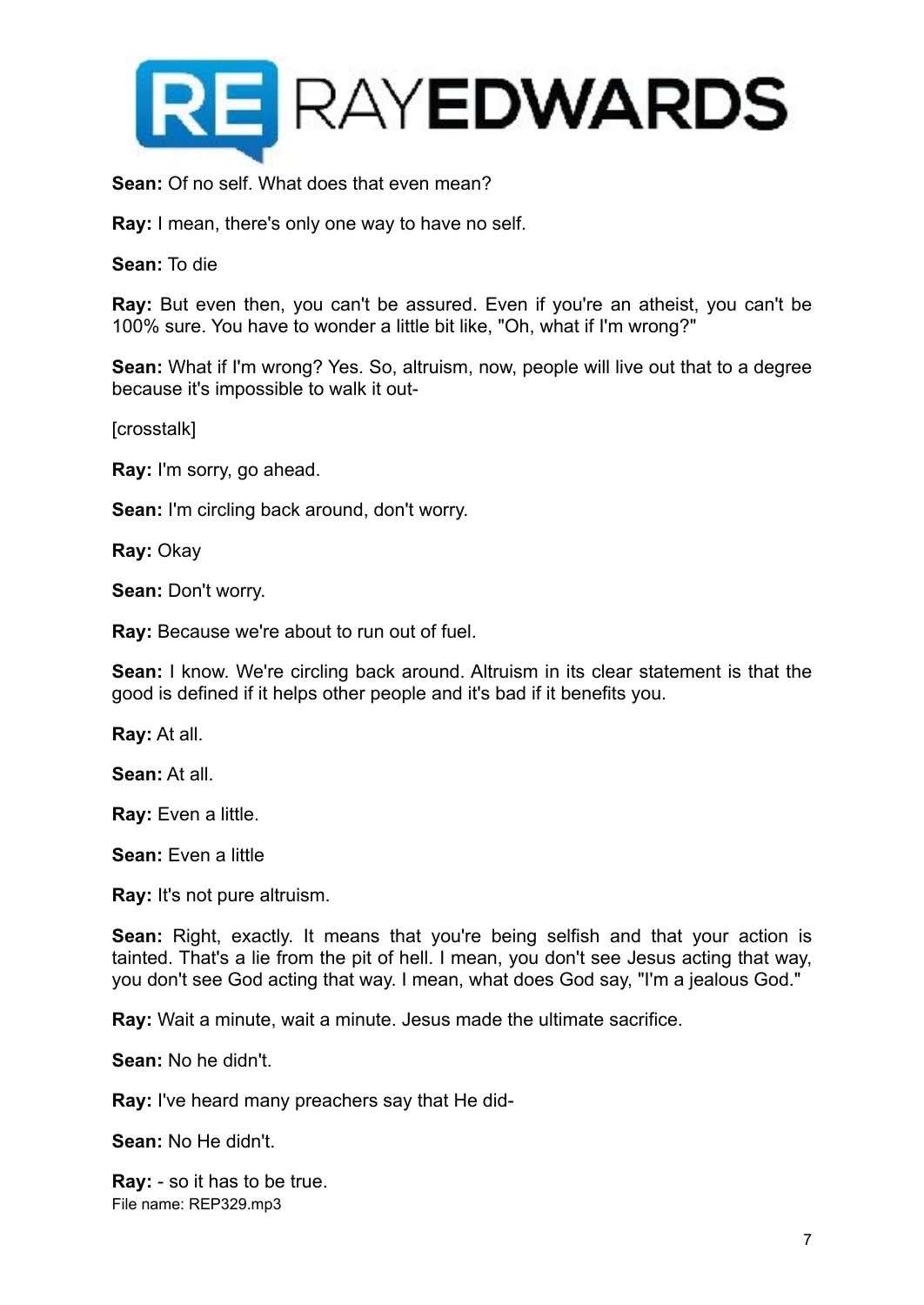

**Sean:** No. You know what? With the ultimate sacrifice, let's define sacrifice. It is trading a higher value for a lower value.

**Ray:** Well, that's what He did. He gave up himself totally-

**Sean:** Totally-

**Ray:** - for us.

**Sean:** - for us. Except for the fact that it said that he did it for the joy set before him and for the fact that-- okay, let's be honest. The ultimate sacrifice would have been that he died on the cross and stayed in hell.

**Ray:** Oh yes, that would have been the ultimate sacrifice.

**Sean:** If He had said, "You know what? I can't get out of this. The only way to save humanity is for me to die and go to hell and stay there in their place," that would be the ultimate sacrifice.

**Ray:** To be totally honest and transparent, it should be obvious, but just in case, that was a set up, I knew where we were going with that. Because all these things we've been talking about may be shocking to you, but if you'll get over your shock for just a few minutes and think through what we've said-

**Sean:** Right. Just to put a bow on it, when we come back around and we actually say, "No, we do love God because of what He does for us, because His actions indicate his character and it reveals that He's good."

**Ray:** Yes. So, now, what do you find wrong with that?

**Sean:** I don't find anything wrong with that.

**Ray:** Nor do I.

**Sean:** So, when God does something good, I go, "Oh God, that's awesome. Thank you for being a good God and doing something good. I'm loving you for the good thing that you did," because you can't divorce-

**Ray:** "Which is apparently something that you value because you told us to recall and recount the good things you've done."

**Sean:** Right. It just frustrates me, because I think just people don't know what they're saying, they're not thinking through it.

**Ray:** Well, we're helping them.

**Sean:** Yes, we're helping them.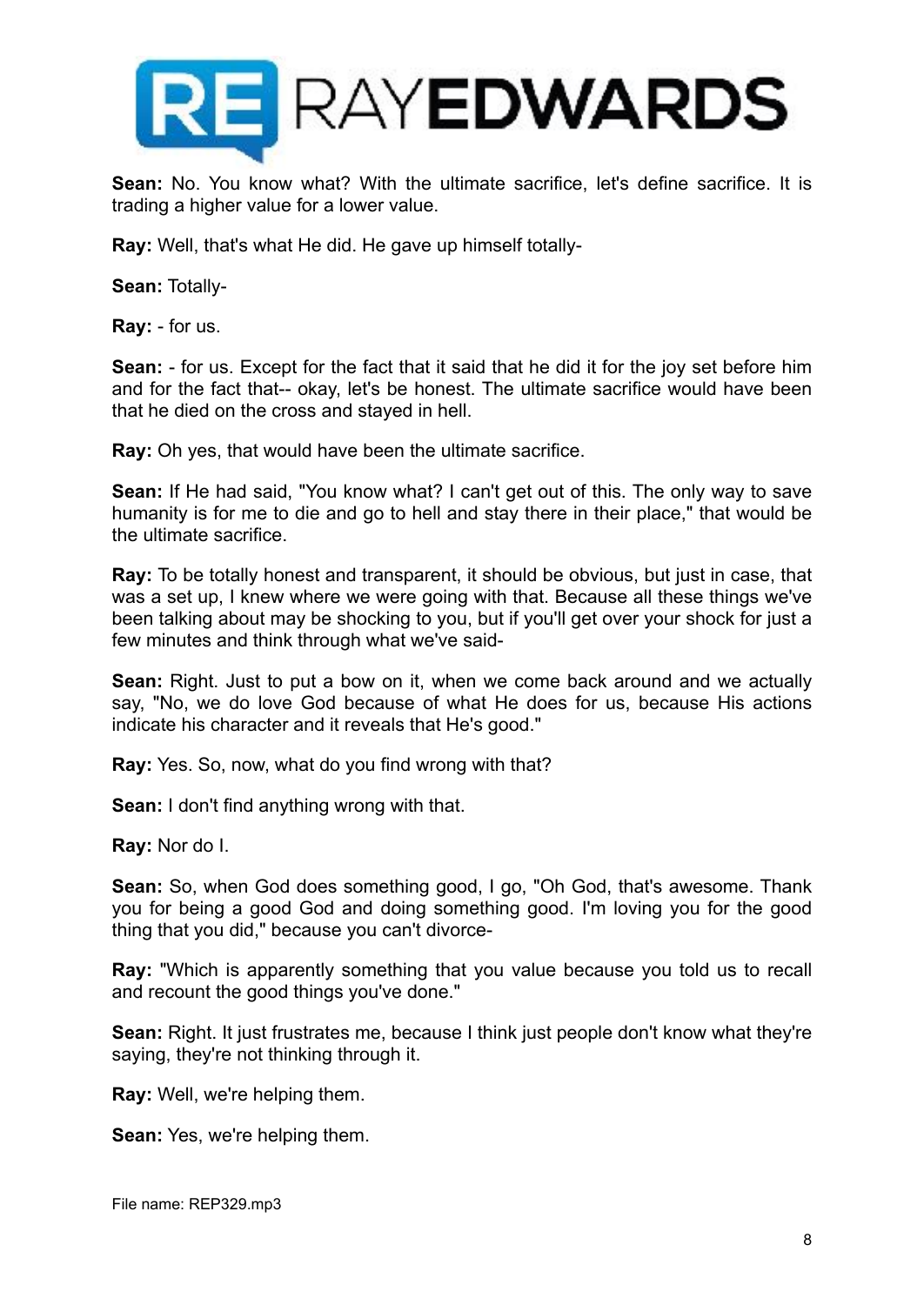

**Ray:** No, wait a minute. I want to go back to altruism for a minute. So, that means charity is bad, right? We should not be charitable?

**Sean:** That does not mean that.

**Ray:** What?

**Sean:** I like a quote that Anne Ryan says about this, "The question is not whether or not you should give the homeless man some money. The question is, do you have a right to exist if you don't?"

**Ray:** Dang. She was full of those pithy sayings. I'm so glad, thank God.

**Sean:** [laughs] I know.

**Ray:** So there you have it. Something to chew on for the next week.

**Sean:** A few things in there to chew on.

**Voice-over:** Now, simple hacks that make life cheaper, easier, and faster. Ray's, tip of the week.

**Ray:** All right, tip of the week is going to be very different this week. It's not going to be a gadget, it's not going to be a gizmo-

**Sean:** I don't know what's coming

**Ray:** - it's not going to be an app. It's just a fact I read yesterday that blew me away.

**Sean:** Facts can be helpful.

**Ray:** I find them useful. The fantasy football market generates \$70 billion a year. There are at least three profound marketing truths embedded or implied in that one sentence. I'll read it to you again in just a moment because it's important that you understand. Listen carefully because if you're the first to contact us and explain the three profound marketing truths that are embedded in that sentence, you'll get a prize. I mean a physical, something we'll send you in the mail, it will be cool. We'll mail it to you

#### **Sean:** A Ferrari

**Ray:** No. Don't even. Sean said we'd get a Ferrari. Yes, that sucks really. They lied. Mail me a Ferrari, I'm going to sue you. #WhereismyFerrari

**Sean:** Hey, no Ferrari. Just a hashtag first

**Ray:** I'm going to move right now. Rally to my cry. All right. So, let me read you the sentence again and you think about what the three profound marketing truths are that are embedded or implied in this sentence. The Fantasy Football market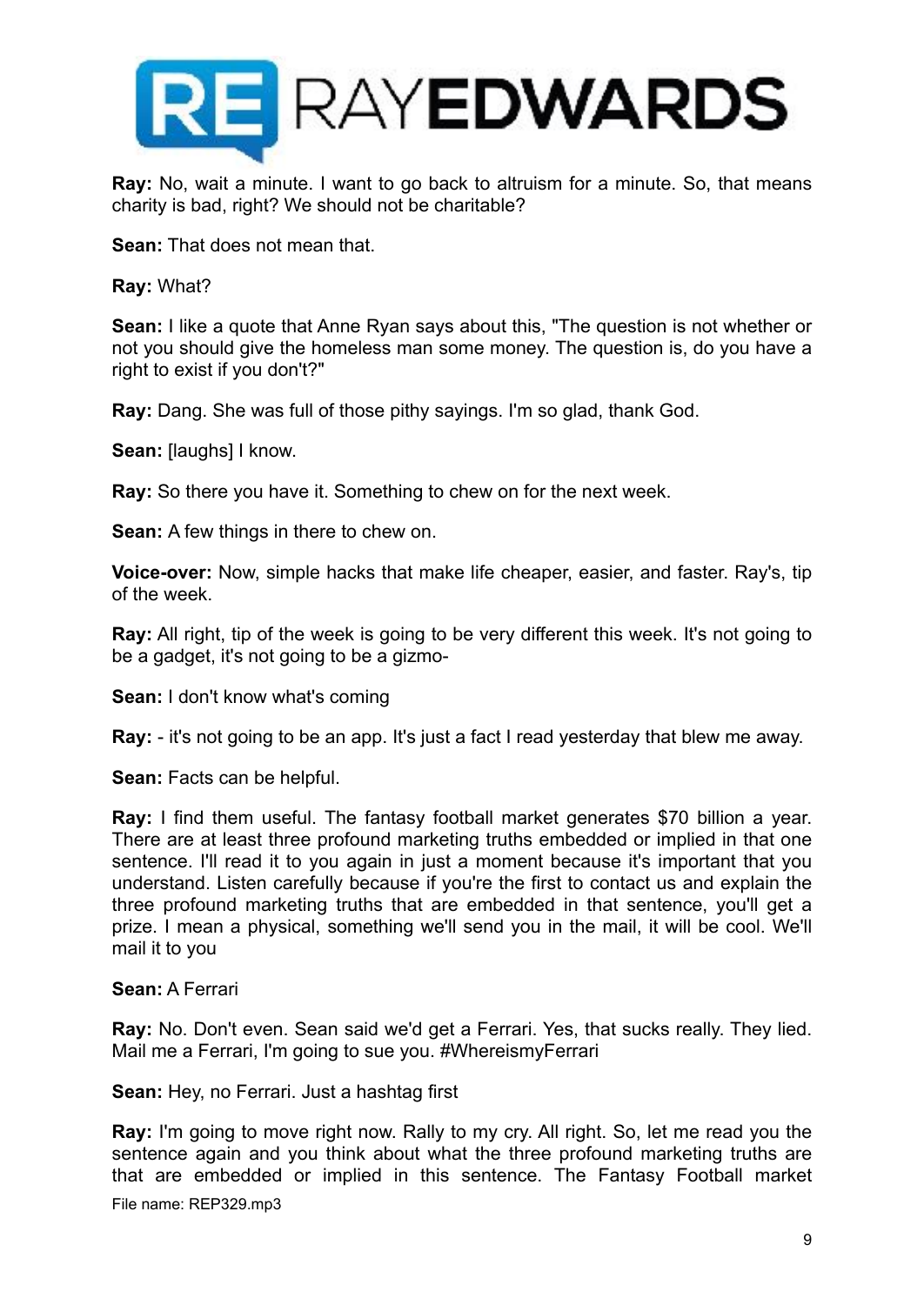

generates \$70 billion a year. You can send your answers to support@rayedwards.com or you can just post them underneath this podcast post on the blog and that would be it. Rayedwards.com/329.

**Voice-over:** And now, our feature presentation.

**Ray:** All right. Our feature presentation.

**Sean:** Feature presentation.

**Ray:** I wrote about this in the book. This is what brought it to mind because I've been going back over the manuscript. I remember this moment where I was sitting at my computer, I had been doing some calculating about where we were financially. What started it was, I actually did not put this in the book, I sent in for my social security earnings statement just to see where I stood. How much money I had contributed, what I would get out if I cashed out. That made me mad. That's a different story though.

I calculated up how much money-- By the way, that was-- Just disregard what I just said about social security. I want to come back to reality. I went back through our income tax records and I figured out between that and the money that I had made for clients by helping them with their marketing, I had sold at that point about \$200 billion worth of stuff.

**Sean:** Whoa, billion?

**Ray:** I'm sorry, million.

**Sean:** Okay, I was going to say-

**Ray:** That Fantasy Football market stuck in my mind.

**Sean;** I was going to say, "Whoa."

**Ray:** \$200 million. Well see, \$200 million sounded big until I heard about Fantasy Football.

**Sean:** Right. [laughs]

**Ray:** Like dang. I'm in a serious business that requires a lot of thought. I guess maybe Fantasy Football does too. Anyway-

**Sean:** I feel like it doesn't requires much.

**Ray:** I feel that way too. But back to my point. I had made, in one way or another, over \$200 million and I had kept exactly none of it. Not a single dollar. I was 46 years old at the time. I was 49. Because at 46 I was diagnosed with Parkinson's disease. Are you just going to keep making that noise?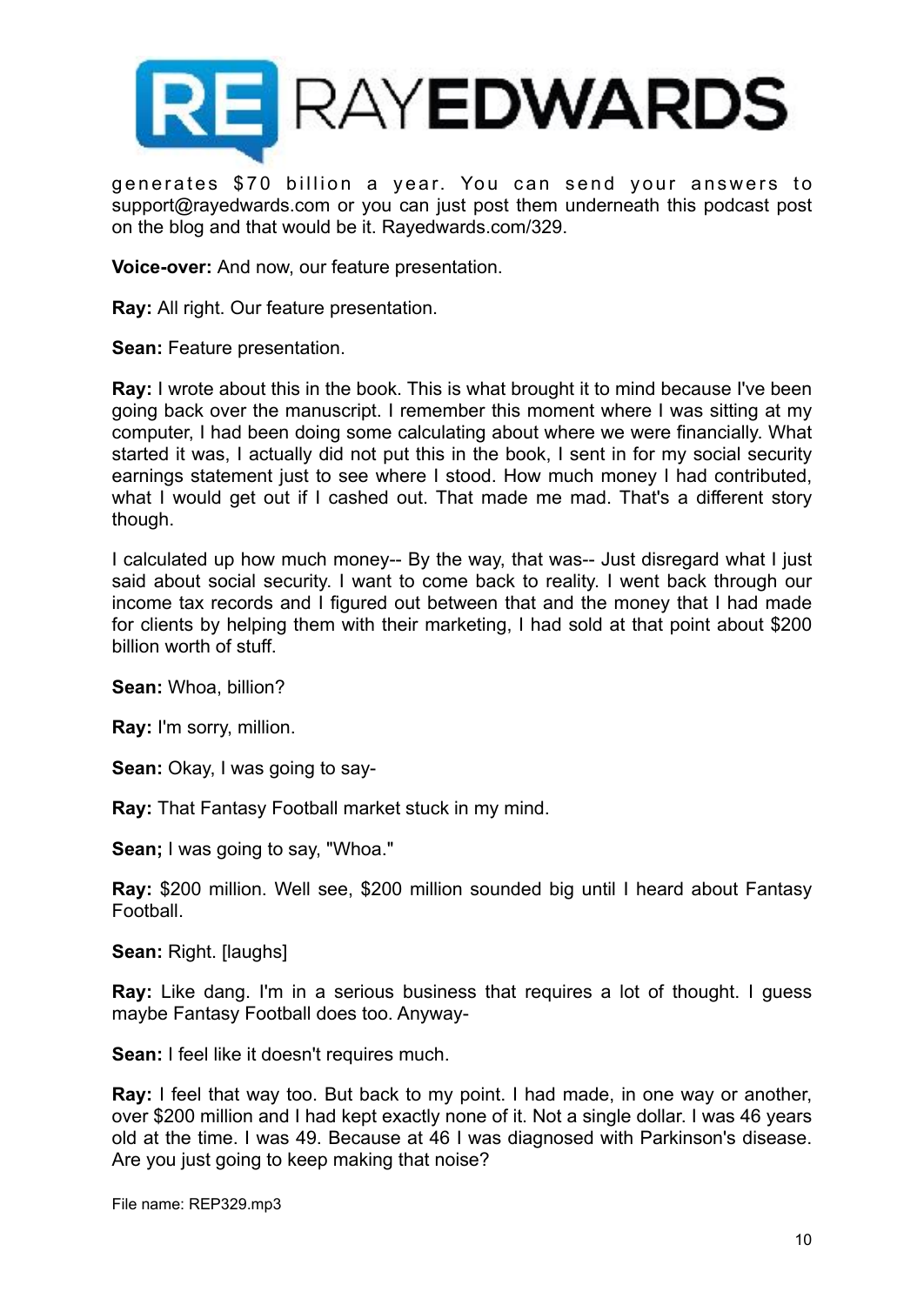

**Sean:** Maybe.

**Ray:** Because it kind of undermines the seriousness of what I'm trying to say. Here's what I was feeling. This is why I was saying it was serious. We can laugh about it now. I couldn't laugh about it then. You know how you say, "Someday we'll laugh about this?" I was not at that point yet. It was too soon. \$200 million, kept none of it, had Parkinson's disease, and not only was I broke, I was deeply in debt. I was at a point where other people my age were actually freaking retiring with pension funds.

Here I was, worse than starting over. I was starting backwards. I had a timer ticking on my health because they told me when they diagnosed me, I'll never forget the doctor who diagnosed me, who's not my current neurologist, said, "Yes, you've got maybe five to seven years and you won't be able to take care of yourself anymore." I'll just point out to you now that it was 2011 when I got that diagnosis. It is now 2018, it's seven years later. I still pretty much take care of myself, doc, who doesn't have your job anymore.

I'm not bitter about it. I felt like a total failure. Because I was thinking like, "I'm 40-" however old I was, 47, 48 at that point. "I've got this disease that they say can't be cured," which I don't agree with that. I'm not accepting that, but I'm still dealing with it. I was broke, I was deep in debt, I was fat. I was really fat. I was like 100 pounds fat.

**Sean:** Right. You were like 270 at that point or something like-

**Ray:** 270, and my height, I was 277. Because I was getting close to 280 which is specially 300. I'm like, "Holy crap."

**Sean:** Holy crap.

**Ray:** Only fat guys are 300, and guys who are 5'11.5" and 277 pounds. So anyway, I really felt like a total failure. I felt like I let my family down. I felt I'd let myself down. I hadn't lived up to my potential. It was embarrassing. It was shameful. I was compulsively spending money that we did not have, which surprised us how we got into debt. To the tune of over \$400,000. At one point, I can't prove this, but at one point, I'm pretty sure we were at 450 or higher, which if you round up, is 500. Half a million dollars in debt. It sounds bad, because it was bad. It was horrible.

It was poor stewardship, it was poor planning. It was just poor, poor. It was just poor. But between that realization and the realization that I had this disease, finally something clicked inside me that said, "No more, no further. We go this far, no further. It stops here."

**Sean:** You broke your little ships. You're around a hub.

**Ray:** So, I really did get to the point where I was like, "I'm not going to tolerate," If you heard my podcast on toleration, "I'm not going to tolerate this anymore. I'm going to do whatever it takes to fix this." And so, 18 months later, I had lost about 60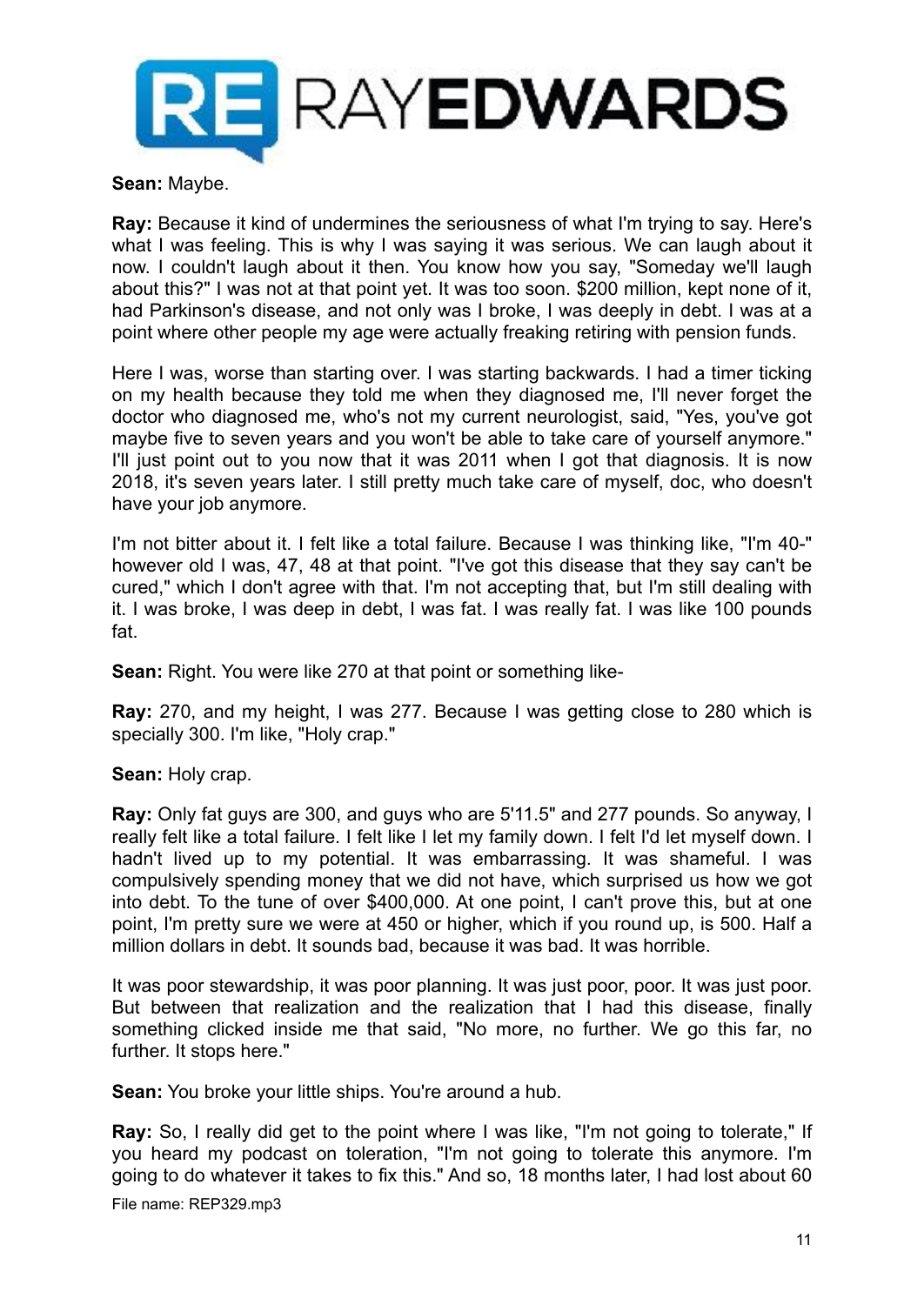

pounds. I've still got some to go, I kind of plateaued. I got really happy with the 60 pounds.

I'm back on track. I'd lost 60 pounds, we had paid off the entirety of our consumer debt. All \$400,000 plus of it paid off. We had increased our income dramatically. My health, despite the Parkinson's which is still a problem, but all my other health indicators like my blood work, my blood sugar, my triglycerides, my cholesterol's, my protein markers, information markers, all better than they had been since I started having them tested.

I was living out being prosperous even with some unpleasant circumstances in my life. So, when I titled this episode, I said, "Three things I learned from losing \$200 million." I learned a lot more than three things, but here are three things that I learned for sure. These, I believe, are universally applicable. Some of these are lessons that were only for me, other than the three. These three are for everybody. Number one, lesson number one, income is fantasy, profit is reality. It doesn't matter how much you make if you don't keep any of it. Because then you actually made zero.

This is a lesson that even big well-known corporations forget, and then they end up dissolving. Going into receivership, bankruptcy. Sometimes people go to jail and stay there. So, if you're operating in a place where you're like, "Oh, I'm making," Like I have acquaintances, shall we say, in the Internet marketing business who make several million dollars in revenue a year and who take home zero. They live on credit because they're keeping up an appearance of wealth, instead of actually being wealthy.

You have to decide which is more important to you, being wealthy or appearing to be wealthy. Now, I drive a 2006 Honda Element, guess which one is more important to me. I won't continue to do that very long, I'm about ready. I mean, it's 2018, so I think it's about time for a new car. Our other car is, I don't know if you've realized this, our other car, our Saturn, is a 2002.

## **Sean:** Yeah, I did know that.

**Ray:** It's getting a little long in the tooth, but I've got a sentimental attachment to it. I drag it around the USA three or four times. I'm behind a motor home, but I'm like with my teeth. Income is fantasy, profit is reality. It doesn't matter how much you make, it's about how much you keep, that's all that matters. Which by the way, this is another thing you should remember. Never do a deal where you get paid a percentage of the profit. Don't ever do that. You know why? Because they'll find a way to show no profit and you'll not get paid.

I had somebody propose a deal like this to me recently and they said, "Well, let me do this work for you and you just pay me a percentage of the profit." And I said, "Well, let me tell you why that's a stupid idea for you. It's a great idea for me." After I explained it, he said, "You know what? I don't want to do that deal anymore." All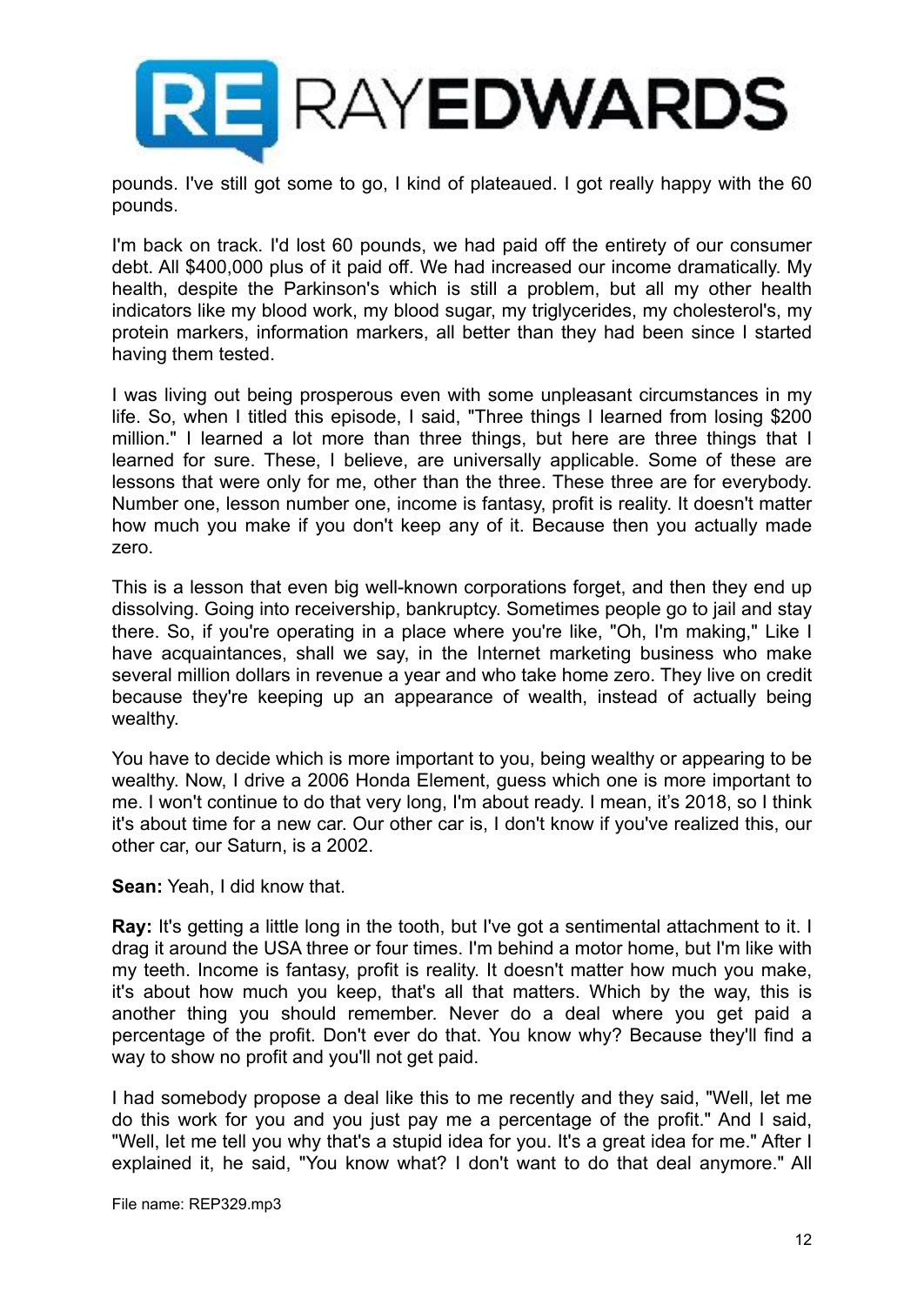

right. So, lesson number two. This one, I knew this intellectually, but I did not know it as in, I understood it also in my heart. That may sound weird to you, but it's funny that how science often proves things that are ancient wisdom.

**Sean:** Oh, come on. It's just a cluster of neurons.

**Ray:** Turns out it's part of your nervous system. We have three brains. We have one in our head, one in our chest called a heart and one right below it called a stomach. Each of them contributes something to our consciousness and our awareness of the world around us and how our cognitive functions operate. In my heart, I had not gotten this. These life lessons, these truths that you live out, that you embody, if there's a truth that you embody and you're like, "I know this is true. I know this is what I stand for. You're not going to shake me in this," it's going to take a lot. It's going to take a lot of evidence to convince me that gravity is not real. A lot of evidence. As much as I love *Star Trek*, it's going to take a lot of evidence to show me that time travel is possible, in reverse.

**Sean:** Time isn't a thing.

**Ray:** No, it's not a thing.

**Sean:** It's just a measurement of motion.

**Ray:** We see so many TV shows and movies about this. We forget reverse timetravel is impossible.

**Sean:** Did you hear about the time travelling party Stephen Hawking had?

**Ray:** No.

**Sean:** I just saw this little anecdote about him. I can't remember what year it was, but it's in the last 20 years, he threw a dinner party with hors d'oeuvres and everything, and didn't send out the invitations until after the party had occurred thinking that if time-travel were real-

**Ray:** Real, people would show up?

**Sean:** - someone in the future would find the invitation and take advantage of it. [laughs]

**Ray:** What a brilliant guy.

**Sean:** No one showed up. [laughs]

**Ray:** Think about it. He performed an experiment to see if time-travel was possible. Gosh. I miss him. Okay. Here's the lesson that I knew intellectually but I did not embody. I didn't feel it fully. I wasn't fully associated to do it. I wasn't living it out. The poor work for money, the wealthy let their money work for them. Now, think about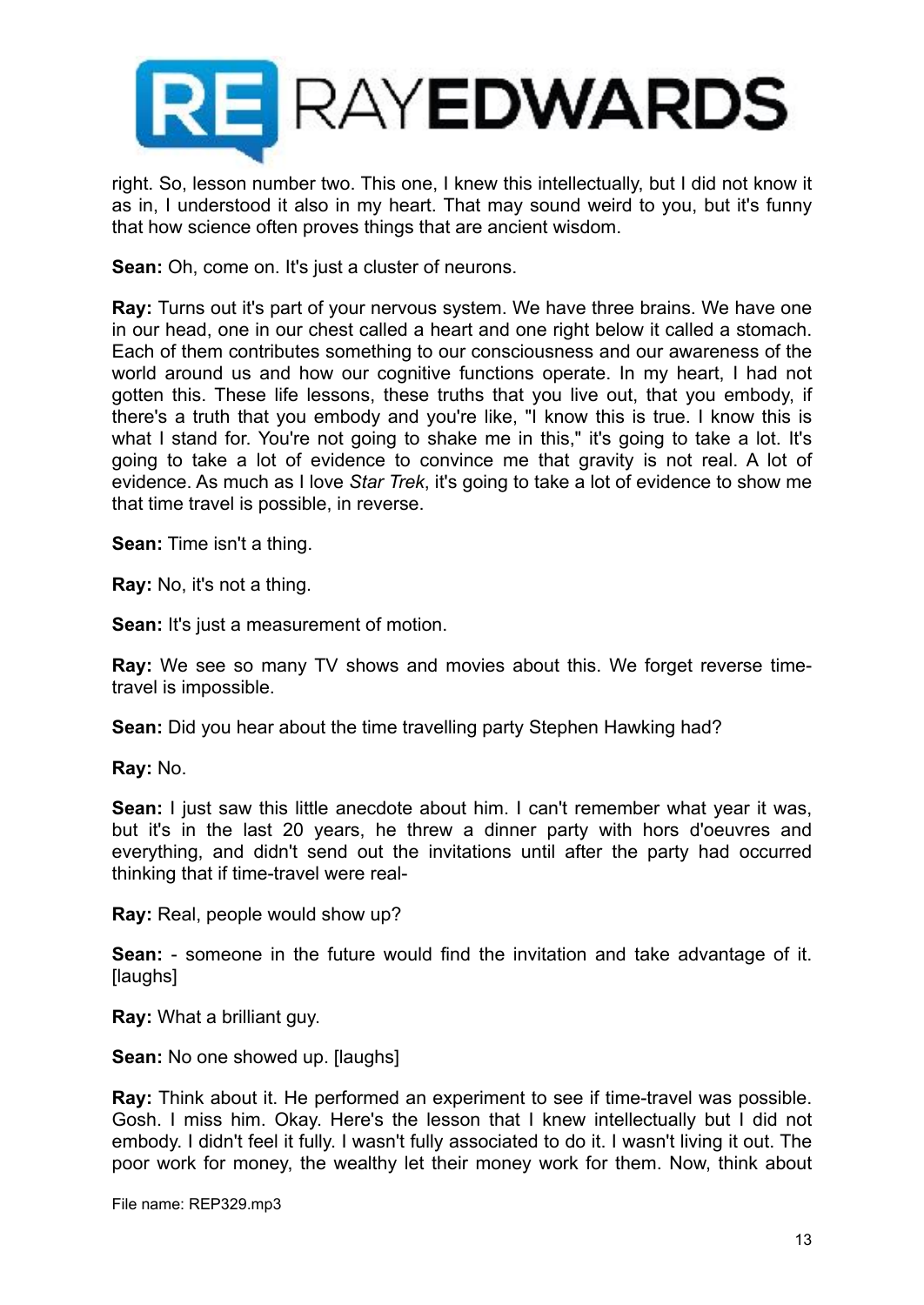

that, oh you who are middle class affluent. Is that the more comfortable label than poor?

**Sean:** Right. But it still describes the middle class affluent.

**Ray:** Here's how to know if you're poor.

**Sean:** If you stopped going to work-

**Ray:** How long would it take before they replaced your house? If it's less than six months, you're poor.

**Sean:** I would even argue that based on that standard, if your house is even repossessable-

**Ray:** You're poor.

**Sean:** - you're poor.

**Ray:** I'm still working my way out of the poor house. That's the one thing, on a personal level, that we've got to get paid off. We're closer than ever. The poor work-- I'm going to read it to you again because you need to understand this. This is so important. I wish I had embodied this 30 years ago. I remember there was a gentleman named Herman Wilson that I worked with at Prudential Insurance. I sold insurance for two years, life insurance. The hardest kind of insurance to sell, because nobody wants to think about the fact they're going to die. I mean, everybody else is going to die, clearly, but not me. That's what people think.

Herman Wilson was one of the senior agents in this agency. He kind of took me under his wing. He tried to teach me things that I would ignore because I was a young foolish, cocky, arrogant 21-year-old. He said to me one day, "Ray," he talked like this. He's like real kind of country, talking fast. He said, "Ray, I know you're taking about \$100 a month on your pay check. **[unintelligible 00:28:00]**. Oh, Ray, ain't you?" "No, Herman, I'm not doing that." "You should do that because right now, if you do it right now, you'll be a millionaire before you're 55."

I knew intellectually he was right, but I didn't do it. So here's the truth. The poor work for their money, the wealthy let their money work for them. If you embody this truth and you believe it to your core, you'll start investing immediately. Putting money to work for you, because that money, every dollar is like a little soldier in your financial army put in to work for you. Lesson number three I learned from loosing \$200 million that is also helpful to you, I believe, this is going to seem a little more abstract.

I thought about this very carefully before this episode came together. I did write this three points down. This is exactly what I knew about this episode. These three points, and the Fantasy Football thing. I thought a new Spiritual Foundations but Sean threw that out the window. But it was good, I'm glad you did. That was very altruistic of you.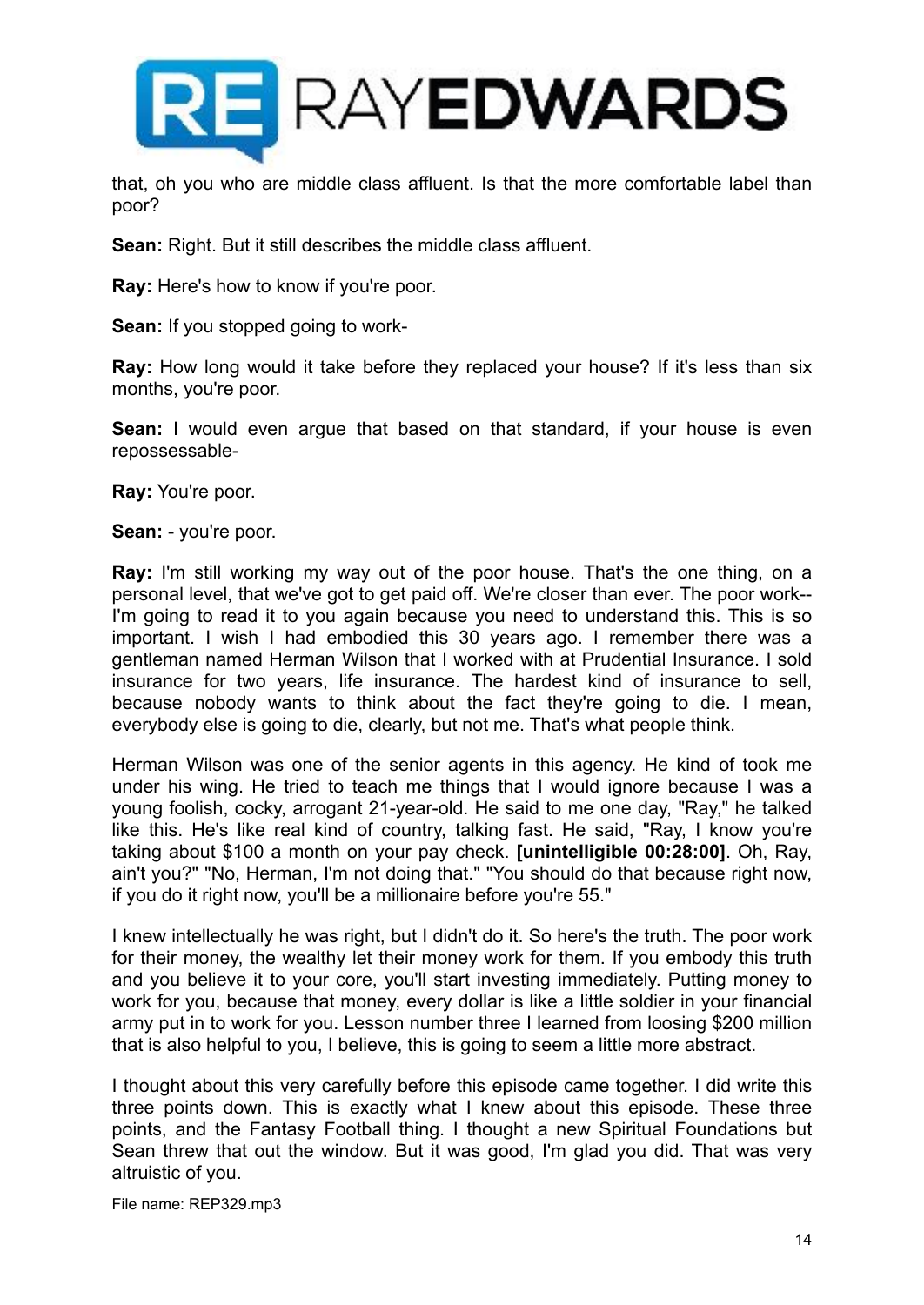

Truth number three, that I learned from loosing \$200 million. Desire reveals design, but discipline determine destiny. Here's what I mean by that. We run into people all the time. How many times have we heard the question when we're in a workshop working with people on their business or trying to get at them like, "What do you really want to do in life? What do you desire?" Not what you think would be marketable. How many times have we heard something like, "I don't know what my desire is"?

**Sean:** Right, yes. I don't know.

**Ray:** "I don't know what my dream is. I don't have one." Oh, horse hockey. Yes you do. It's because you don't want to admit it because you're not living it. Maybe you don't even want to admit to yourself. Doesn't mean it's not true. You have desires. I believe that our pure desire's-- now, I say that as a qualifier because we do have impure desires, they're aberrations. Like if you desire to kill people-

**Sean:** Something has gone wrong in your mental capacities.

**Ray:** - you are messed up in technical terms.

**Sean:** Yes. You can have bad desires based on irrational concepts.

**Ray:** Yes. No, look, every once in a while we all get into extreme emotional situations, we get really angry or upset, and so we temporarily feel like, "I'd like to kill that guy," but we don't really mean that.

**Sean:** Unlike the rest of the animal kingdom-

**Ray:** We don't act on it.

**Sean:** - we can-- our consciousness can step in and go-

**Ray:** No.

**Sean:** - we go, "Wait, wait, that's wrong."

**Ray:** Don't do that.

**Sean:** "I should not do that."

**Ray:** Pure desires, like let's say you're an MD. You have a practice, you've been in it for 10 or 15 years. You're doing pretty well, you got partners, you're making lots of money. You're not keeping much, but you make a lot of money. People respect you because you seem to be rich because you have a big house and big cars and take big vacations. If you stop getting that paycheck from the practice every month, it'd be about three months before you had to sell everything. You're poor.

You desire to get on a sailboat and sail around the world and take pictures and make videos and just record your adventures. That's what you desire to do. You think to File name: REP329.mp3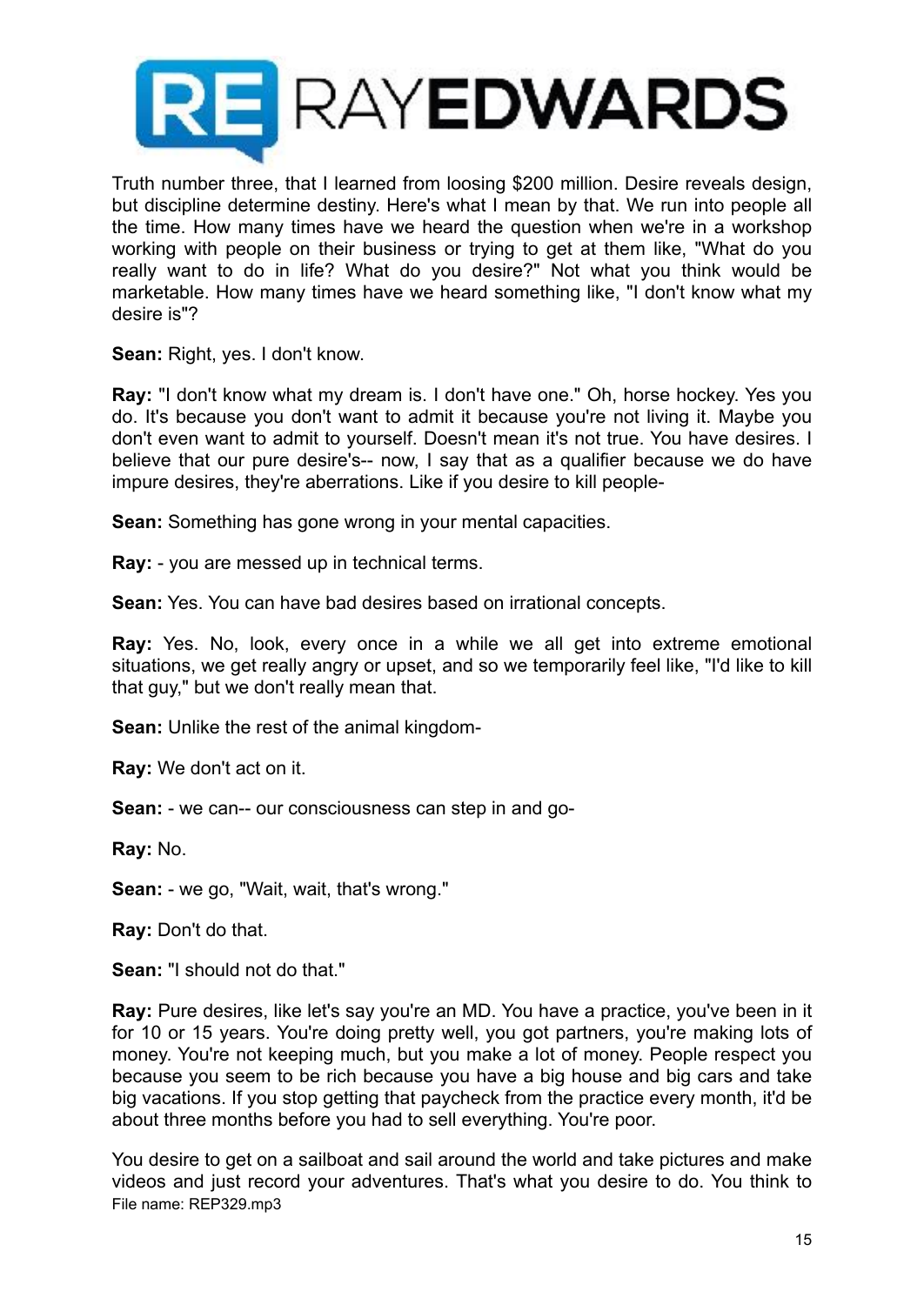

yourself, "Well, that's crazy. I can't do that. I've got responsibilities to this clinic and to these people." You think the desire is wrong and so you stuff it down, you push it down, but it won't go away. Why does it not go away?

Here's why I think so. The word desire comes from the root sire, which means father. So, desire. Desire is of the father. I believe that our desires were imprinted upon us as possibilities by our father, by our creator. That's what I mean when I say desire reveals the design, but discipline determines destiny. Now, I say this because some people think that just because you desire it and because it was designed into you, it'll just happen magically. I don't want to belittle anybody, but that's crazy.

**Sean:** Yes, that's crazy.

**Ray:** How's that working for you?

**Sean:** It's no different than in other superstitious mystical ways of trying to evade reality.

**Ray:** It is no different. It just comes down to this, wishing does not make us up.

**Sean:** No, wishing does not change reality.

**Ray:** I know a lot of people right now would want to ask me, they'd be like, "Oh, oh, oh. Ray, Ray, Ray, I've been wanting to ask you this, if you believe that, why do you believe in the power of prayer?" Well, first of all, because I think prayer's primary function is not to change God or change reality. Its primary function is to change us. Let's say that I'm praying for a miracle, an apparent miracle.

**Sean:** I'm not praying for magic. I'm not. I mean, a lot of people are. I'm not.

**Ray:** Now, this is important. Let's draw the distinction. What's the difference between praying for a miracle and praying for magic?

**Sean:** Magic is you pray and then God just somehow sticks his finger into the situation and-

**Ray:** Changes the laws of physics.

**Sean:** - of physics and all the sort of stuff and-

**Ray:** Changes the gravitational constant of the universe.

**Sean:** - of the universe, right. Yes, exactly.

**Ray:** Wait a minute, Q is god.

**Sean:** Right. Then the situation becomes fixed and it's a miracle. I do not believe in that at all. I think that that actually contradicts the nature of God. As God being a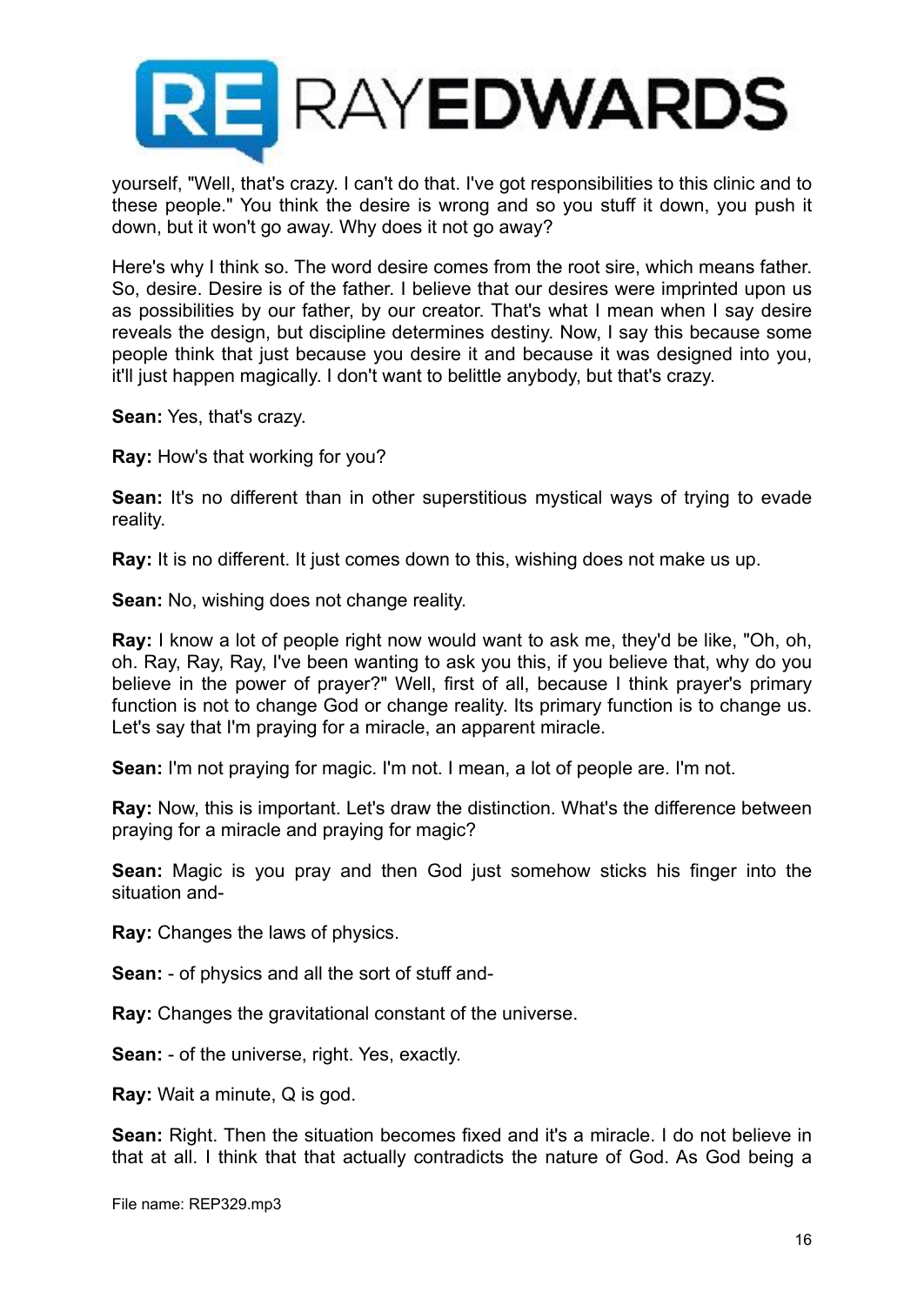

rational, non-contradictory being, his creation would then also be a rational, noncontradictory creation. It would be a contradiction for him to then go in and break it.

**Ray:** By non-contradictory, you mean that a thing is what it is and it's not something else.

**Sean:** Yes. It's not something else and then a thing acts according to its nature. A rock is going to act like a rock. It's not going to behave like a bird.

**Ray:** That's pretty heady stuff because we would be able to figure stuff out if that was true.

**Sean:** If that was true, we'd be able to figure stuff out. Yes, exactly. [laughs]

**Ray:** Praying for a miracle.

**Sean:** That doesn't mean miracles don't happen, but I think the way that you have to think about them is that you are accessing another force of nature, if you will. God's got to operate within the confines of the rational universe that He designed.

**Ray:** But He created it, so He knows it has features that you don't even know about.

**Sean:** Right. It has backdoor access panels to these control circuits. Things like that that we don't have access to. So, to us it looks like, "Oh my gosh, the laws of physics were just modified to change the situation or the laws of biology or whatever," when in reality, what I believe is going on is, God is exercising a tool of reality, a causal rational mechanism that he built that we don't have access to to create that happen.

**Ray:** It's either because we don't have the knowledge of it, or we don't have the ability to use it.

**Sean:** Right, or to even perceive-

**Ray:** That it exists.

**Sean: -** that it exists. Because we don't have a sense organ designed to perceive it.

**Ray:** Perfect. Because everything we know about reality, we learned through our senses.

**Sean:** Everything that exists in the mind first existed in your senses.

**Ray:** So when I say discipline determines destiny, most people think destiny is magic. That you have a destiny that has been written before the annals of time begin. No. That may happen, it does happen with some people because we-- Biblically, if we believe the bible is true, we know that there were good works that were prepared for us before we were born. But I would submit to you, it says, "Prepared for us." That doesn't mean we'll do them.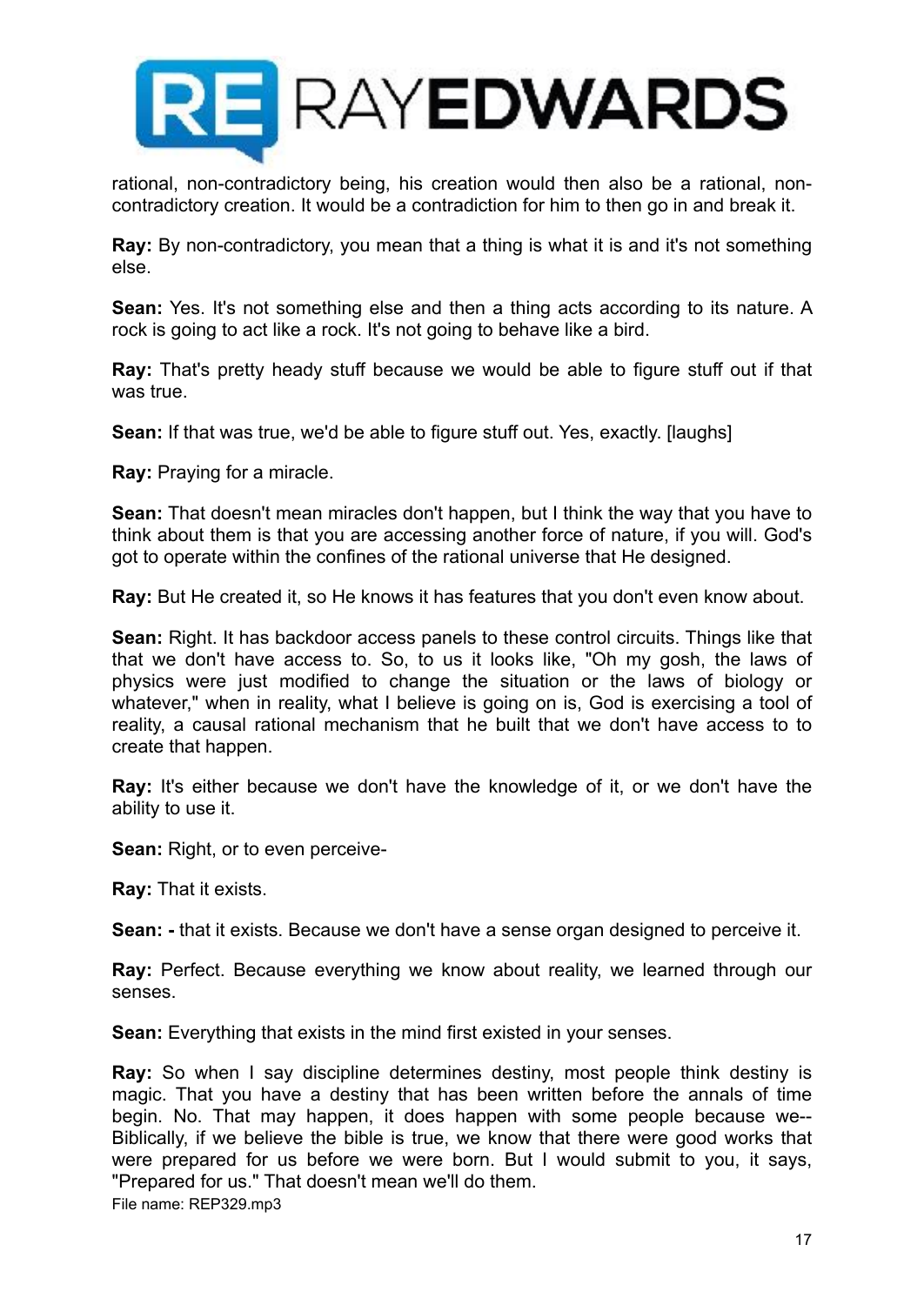

**Sean:** Right. It doesn't mean they will necessarily happen.

**Ray:** So, discipline, or the ability to rigorously apply your skills, talents, your will, your energy, to a task in pursuit of a goal, that determines your destiny. Destiny is just another way of saying, destination. Where you end up. So, thinking through this whole thing, desire reveals design. If there's something you've been desiring all your life, or a good portion of your life, that you haven't been paying attention to-

**Sean:** Let's use this analogy. Analogy just came into my mind. Let's say someone believes that they were designed and that they have a destiny to become a surgeon. That's their calling, to save people's lives in operating room. The way most Christians go about exercising that design and destiny is by sitting on their couch waiting for it to happen.

**Ray:** That's not a surgeon I would want to be under the knife of.

**Sean:** No. That's ridiculous, but that's how most Christians live their life.

**Ray:** I'd prefer one who went to medical school.

**Sean:** Right. [laughs] But I mean, that's how most Christians live. They're like, "Oh, God will make it happen".

**Ray:** I would say to that person, "Physician, educate thy self." So, desire reveals design what you were made capable of doing.

**Sean:** And not guaranteed or automatically achieved.

**Ray:** Because you have the capability, you have a pull, a desire to do it. But discipline determines destiny. So you got to get up off you butt and do something. So, these are the three truths, three of the ones that I'll share with you. I've got many more. Maybe I'll just, every once in a while, have a three more truths I learned from losing \$200 million dollars. Number one is, income is fantasy, profit is reality. Truth number two, the poor work for their money, the wealthy let their money work for them. That's huge.

**Sean:** Huge.

**Ray:** Number three, desire reveals design, but discipline determines destiny. Think on these things.

**Sean:** Good. All right, if you found the show helpful, please subscribe to it in the Apple Podcast directory.

**Ray:** Yes, yes.